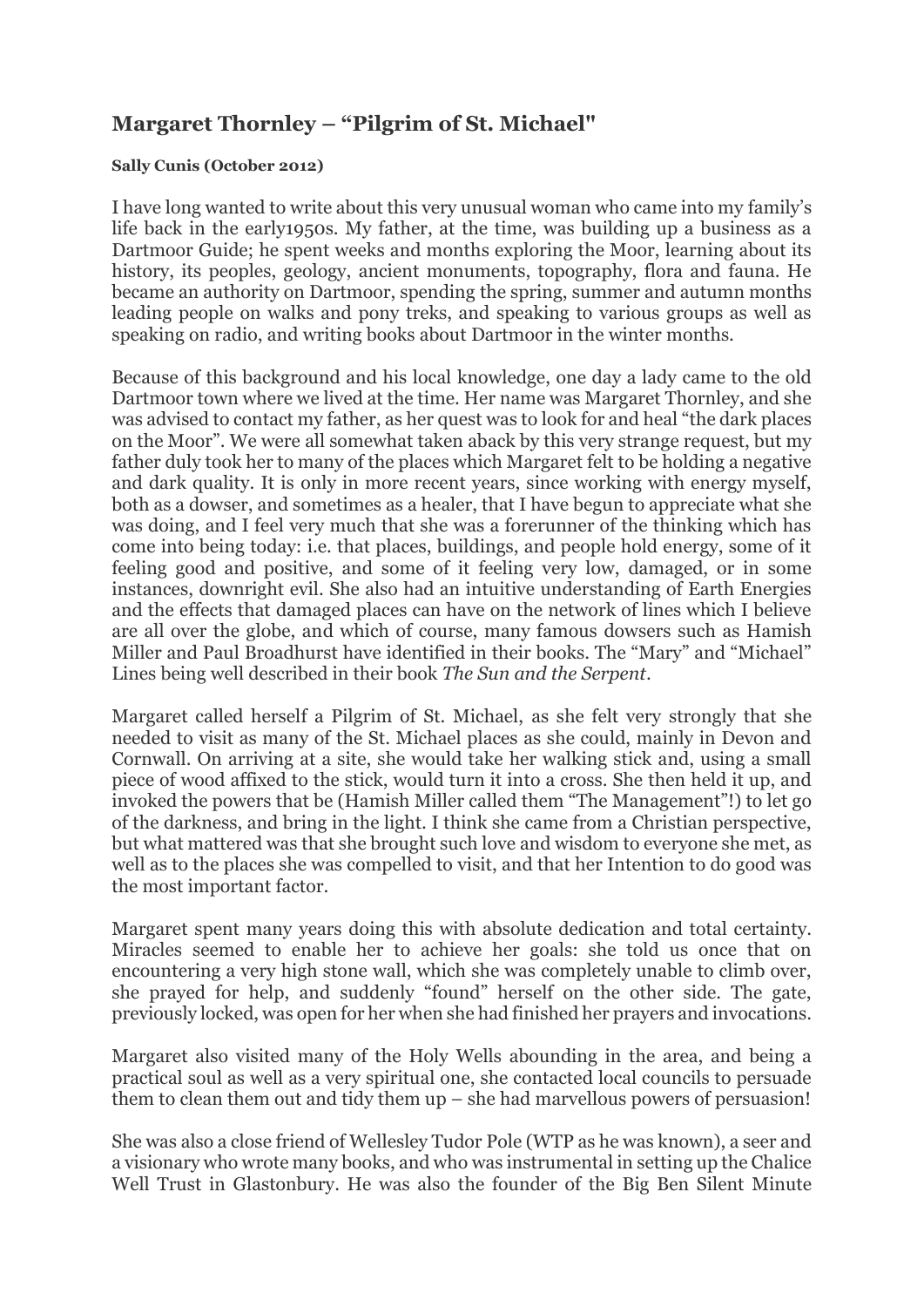Observance in 1940. Indeed, for many years, in the entrance hall at Chalice Well, there was what Margaret had called her prayer wheel. In fact it was a handwritten - and illustrated with little sketches - record of all the places she had visited on her spiritual quest. I understand it is now in the Chalice Well archives as someone once tried to steal it!

I never actually met Tudor Pole, but my parents did and, by all accounts, he was an extraordinary man. I would love to tell you of another "miracle" which occurred when my parents were once travelling with him and his sister in their very ancient (even then!) Austin 7. It became stuck in a ditch; WTP was reassuring, and told them not to worry, help would be on its way. This happened at a lonely crossroads in the middle of Dartmoor. Seconds later, three cars appeared from each of the roads converging at the spot, five men got out of the cars, lifted the stricken vehicle from out of the culvert – and then drove away! This seemed more than just "coincidence", more like divine synchronicity. To my parents it seemed like a miracle, which in its way, I think it probably was, although apparently WTP thought of it as being nothing remarkable, but simply the result of faith in the power of prayer.

Even though Margaret was quite elderly when we met her, she seemed possessed of remarkable grace and agility. She never doubted for one minute that her prayers would not be answered; she was always gentle but had an incredible inner strength. One could see this in her very blue eyes, determined demeanour and facial expression. My father took her into the furthermost reaches of Dartmoor, to which few tourists in those days could find access; the way was often treacherous, boggy and challenging even for the most determined walker. Margaret particularly wanted to be taken to places of spiritual significance, or to places which had sinister names. She felt that there were powerful beings (we might call them devas or nature spirits today, perhaps), "locked up" in the tors and hills, who were sleeping, and waiting to be awakened from their age old slumbers. I can't be the only one who has felt what I call "the spirit of place", or sensed that sometimes one is making contact with a "sentient being". When I am dowsing in a place of significance, I always ask for permission to dowse – from just these great and powerful entities. Twice I have been told NO – in no uncertain way!

Even as a child, I appreciated her benign and powerful influence for good; we kept up a correspondence for many years until she died, and her encouragement of my career choice led me into nursing, then subsequently and many years later, both into counselling and dowsing. One day in 1999 when I was dowsing in Cornwall, I was very excited to come across "by chance" or, more likely, synchronicity again, another "place of power", where there was a small chapel dedicated to St. Michael, with a plaque on a large granite boulder with Margaret's name on it. I quote from my journal I always write when I'm travelling on one of my own "quests" in my camper van.

"Took the van and drove to Carn Brea – wonderful spot with spectacular views. Found a St. Michael chapel encircling a large stone, and I was stunned to see a plaque with the inscription as follows:

## **Chapel Carn Brea**

Site of The Hermitage Chapel of St. Michael